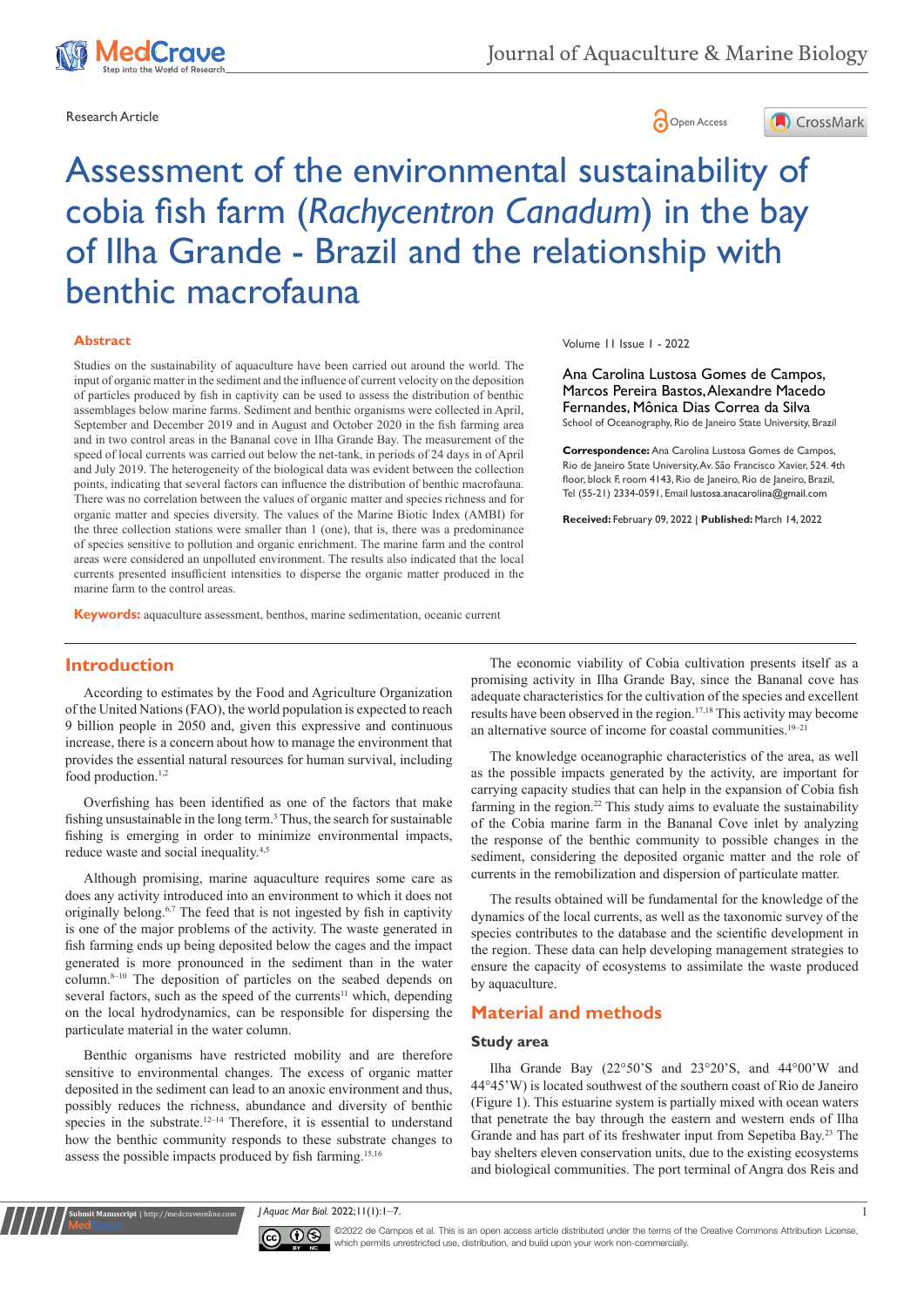the maritime terminal of Ilha Grande Bay are also located within the bay.24 Therefore, in this context, there is a concern towards maintaining the sustainable activities that are developed in the area.<sup>25</sup>

This study was carried out in the inlet of Bananal Cove (23°11'S - 44°26'W) (Figure 1), which is in the northwest of Ilha Grande Bay. This region has promoted the expansion of aquaculture through on sustainable practices.<sup>17,18</sup>



**Figure 1** Sampling stations (CU-fish farm, C1-control 1, C2-control2) in Bananal Cove - Ilha Grande Bay, where studies of the benthic community of unconsolidated sediment were conducted.

#### **Sampling stations**

Three sampling stations with similar oceanographic and physiographic characteristics were determined (Figure 1) to evaluate the differences in the distribution of unconsolidated substrate benthic biota and local sedimentary granulometry. The first station was set under the fish farm (CU) located in front of Jaconema Beach (23°06'52.6"S and 44°15'48.2"W) and the two control stations (C1 and C2), to the east of the first one, are located respectively at 23°06'01.5"S - 44°15'29.7"W and 23°06'43.5"S - 44°15'29.2"W in Bananal Cove.

# **Theoretical resource**

Corrêa-Silva et al.<sup>23</sup> adapted an ecological resilience roadmap for coastal regions capable of predicting the use limits of environmental systems, that may be an effective environmental management tool that can be replicated in other coastal zones. Theoretical resources are important for the construction of an environmental resilience assessment script to be adopted as a subsidy to the environmental management and remediation processes and were adopted in the present study. The six steps defined by the authors in the approach to coastal area resilience are as follows.

- a. Definition of a central question: in the present study, this central question is centered on how to maintain the sustainability of coastal ecosystems in face of the growing role of impact drivers.
- b. Definition of the limits to be adopted, historical and geographical. The historical boundary is defined as the period in which the assessment of local development should be focused, and the

geographical boundary as the spatial scope to which surveys should be limited.

- c. The survey of possible sources of pollution that can lead to the compromise of the environment is crucial for this stage.
- d. Environmental Characterization. It points out the environmental quality of the region with a survey of primary and secondary indicators of biodiversity and environmental parameters.
- e. Creation of future growth and development scenarios.
- f. Proposition of strategies.

### **Circulation of currents**

At the fish farm site, current measurements through the water column were obtained using an acoustic Doppler current profiler (ADCP, Acoustic Doppler Current Profiler), 600kHz Work Horse Sentinel model (Teledyne RD Instruments), which registered data in the period from April 4 to 28, 2019 and during the period from June 25 to July 19, 2019. This instrument was deployed with transducers looking up, at 17 meters depth, nearby the buoy of the first tank-net. The sampling frequency was 1 pulse (ping) every 90 seconds and the vertical resolution of the cell was set to 3m.

Quality control procedures were adapted from NOAA, National Oceanic and Atmospheric Administration (2009) and applied to the collected data by means of a computational script written in the Python 3.7 language. In this step, data that present at least one of the following characteristics were considered spurious and discarded: deviations of the Roll and Pitch angles  $\geq 5^\circ$ ; average echo amplitude (AE)  $\leq 30$ counts; average magnitude of Amplitude Correlation of transducers  $(AC) \leq 63$  counts; percentage of coherence of transducer number 4  $(PC4) \leq 19$  counts; and velocity values greater than three standard deviations (spikes). The correction of the velocity data according to the magnetic declination angle of  $-22.5^\circ$  was also performed in this step.

#### **Quantitative analysis of organic matter in the sediment**

Five sediment collection campaigns were carried out. Three of them in 2019 (April, September and December) and two in 2020 (August and November). At each of the points (CU, C1 and C2), 5 (five) replicas were collected at a depth of about 15 meters, using the scuba diving technique. The sediment was collected by a cylindrical PVC sampler (core) with 15cm in diameter and 20cm in depth, corresponding to an area of 0.01m². The oxidation of organic matter in the sediment occurred using hydrogen peroxide  $(H_2O_2 - 30\%)$ according to the classic techniques of sediment analysis.26

#### **Benthic organisms**

Collections of benthic organisms were carried out in April, September and December 2019 and also in August and November 2020. The material was collected using the 20cm deep cylindrical sampler described in the previous section. The fauna associated with the sediment was extracted through two sieves of 1 mm and 0.5 mm opening that retained the organisms.27 The macrofauna was quantified and identified, when possible, to the taxonomic level of the species under stereoscopic and optical microscopes (SZ/STMPRO series - Bel Photonics).

#### **Environmental quality index**

Macrofauna has been characterized using metrics such as abundance, biomass and diversity. For diversity, the most intuitive and simple measure is the species richness (S), which will be considered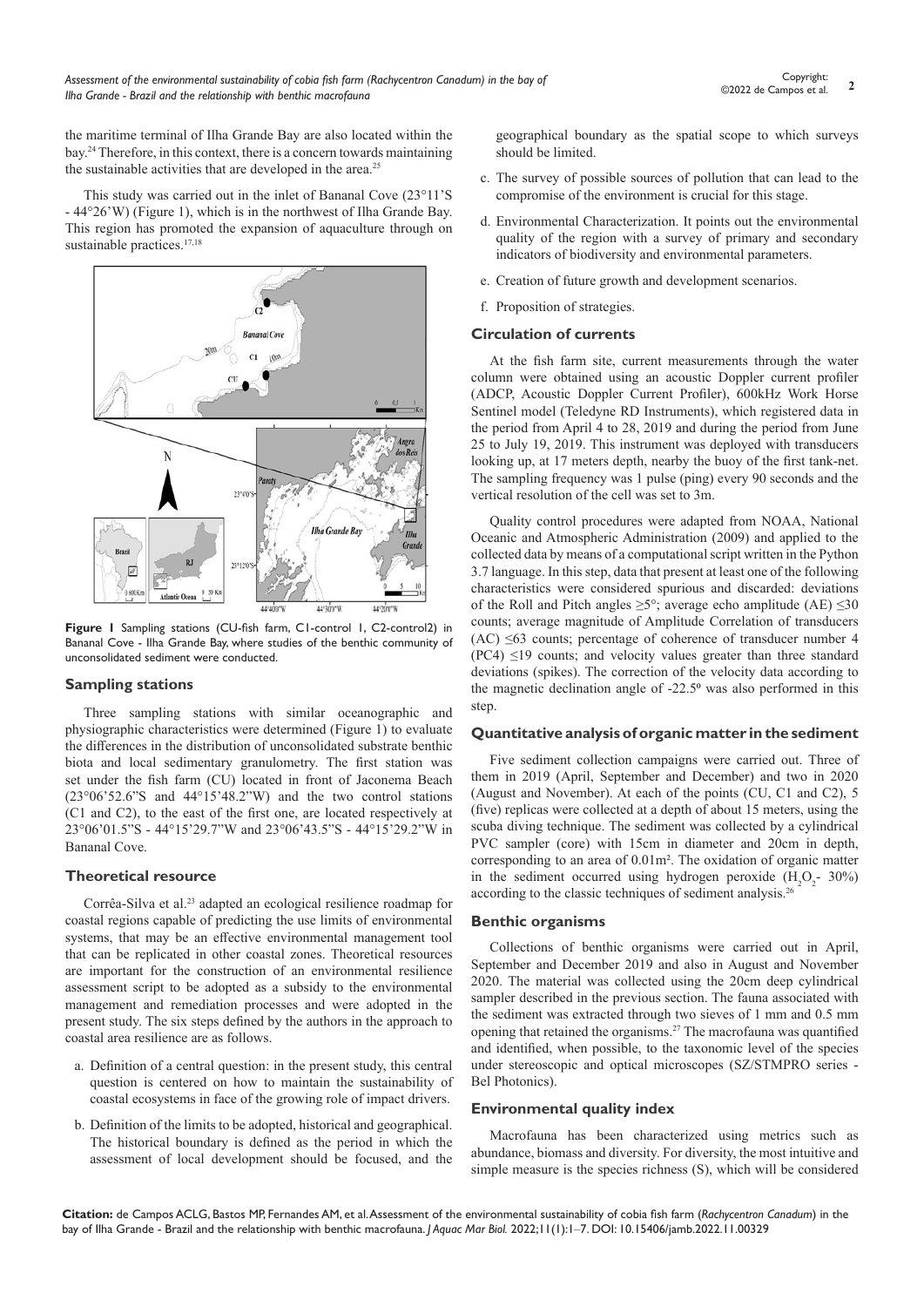**<sup>3</sup>** Copyright: ©2022 de Campos et al.

the total number of species observed in the community. Of the most commonly used indices, this study will present results for Shannon-Wiener diversity (H'). Another environmental quality index applied was the AMBI. Some authors have already reported the efficiency of this index when applied to the distribution of the benthic community in tropical environments.<sup>28</sup>

#### **Index based on indicator species**

#### **Biological diversity indices - Shannon–Weaver Index (1949)**

Species diversity was assessed by the Shannon Index. The index reflects the heterogeneity of a community based on two factors: the number of species present and their relative abundance. Conceptually, it is a measure of the degree of uncertainty associated with the random selection of an individual in the community. The index presents values between 0 and 5 bits. Values equal to five are rare and indicate a high degree of diversity, values close to or equal to zero indicate poor and bad ecological status respectively and, therefore, the diversity of the sample is low. The index is calculated using Equation 1 where pi is the frequency of each species, for ranging from 1 to S (Species richness).

$$
H = -\sum_{i=1}^{S} p_i \log_b p_i
$$
 Equ 1

#### **AMBI: AZTI's Marine Biotic Index, or AZTI Marine Biotic Index (BORJA et al., 2003).**

'

It is given by Equation 2, where %G is the representative percentage of each group.

$$
AMBI = \left[ \frac{(0 \times \%GI) + (1.5 \times \%GII) + (3 \times \%GII) + (4.5 \times \%GIV) + (6 \times \%GIV)}{100} \right] \quad \text{Equ 2}
$$

AMBI is based on the proportion of the abundance of five ecological groups correlating them to the degree of sensitivity and to the gradient of environmental stress generated in an environment impacted by organic enrichment.

- I. Species sensitive to pollution and organic enrichment and present in conditions of an unpolluted environment;
- II. Species known to be indifferent to organic enrichment, always at low densities with insignificant variations in time;
- III.Pollution-tolerant species particularly to the excess enrichment of organic matter. These species can even occur under normal conditions, but their populations are stimulated by organic enrichment;
- IV. Second-order opportunistic species, mainly small polychaetes;
- V. First order opportunistic species, essentially depositivores.

From samples of benthic organisms, a value between 0 (unaltered substrate), 6 (altered substrate) to 7 (benthos-free zone) is calculated. Organisms range from 0 to 7.0 in terms of the Biotic Index (BI) and ecosystems are classified from Normal to severely polluted.

# **Statistical analysis**

Data normality was evaluated by the Shapiro Wilk test.<sup>29</sup> The tested data were directly determined to be non-normal, therefore, transformers used - log root1, square and arcsine. After the transformation, the test was reapplied, and the p-values were still very low (p<0.005). Thus, the data were not normal, thus a non-parametric statistic was employed. As the tested data were also non-normal, they were selected using the Kruskal-Wallis test<sup>29</sup> to compare the collection stations.

Two types of investigation were adopted. In the first one, the data were grouped by campaign, where the H0 hypothesis was that all campaigns have the same characteristics. In the second, the data were grouped by collection station, where the hypothesis H0 was that all stations have the same biological characteristics. When the coefficient p is less than 0.05, the null hypothesis is said to be rejected. To find out the dataset groups with  $p<0.05$ , that is, with significant differences, the compared test was applied.

Means of replicates were considered for data analysis. The data were spreadsheets in the Excel 365 package and analyzed in the software version 3.1 (R core Team 2019).

Spearman's correlation consists of understanding how a variable behaves in a scenario where another one is varying, in order to identify whether there is a relationship between the variability of both. The correlation test in this study was used to evaluate how the ecological indices (richness, diversity and AMBI) behave in relation to the organic matter present in the sediment. This correlation measure is evaluated in the range -1 and 1. The closer to the extremes, the stronger the relationship. When the coefficient value approaches 1, there is a positive linear relationship. When the coefficient approaches -1, it is also possible to say that the variables are correlated, but in this case, increasing the value of one variable implies a decrease in the value of the other one. This is called negative correlation. A close to zero correlation coefficient indicates that there is no relationship between the two variables.

### **Results**

#### **Circulation of currents**

As displayed in Figure 2, rose plots of the current velocity measurements, obtained in April 2019, revealed a maximum intensity of 10cm/s near the bottom (12m) and 25cm/s in the layer closest to the surface (3m). Velocities below 3 meters present direction predominantly parallel to the local shoreline, approximately 250°, with slightly southwestward and northeastward flows associated with ebb and flood tides, respectively (Figure 3). In the layer closest to the surface (3m), despite the similarities with the deeper layers, more scattered velocity directions and higher intensities are observed which may be due to local wind forcing or the action of surface gravity waves coming from northwest direction. For the July 2019 campaign, displayed in Figure 4, the maximum intensity was 12cm/s in the deepest layer and 35cm/s, near the surface. Overall, the velocity pattern was like that one observed for April 2019 at all depths. In the layer closest to the surface, as observed in April, the intensities and directions were like those observed in the deeper levels, but with more scattered directions and greater intensities.

Figure 4 display tidal residual velocities computed for complete semidiurnal tidal cycles for each one of the two campaigns. Overall, for depths below 3m, values smaller than 2cm/s, with a predominant 250° direction are seen in both campaigns. As mentioned above, this direction is aligned with the orientation of the shoreline in the crop area. At 3m depth, residual velocities show similar magnitudes but different directions between the two campaigns, which may indicate the action of other hydrodynamical forcing along with the tide.

#### **Quantitative analysis of organic matter in the sediment**

There were no significant differences between the collection stations regarding the content of organic matter present in the sediment (p=0.1307). However, significant differences in organic matter (p<0.05) were observed in the campaign.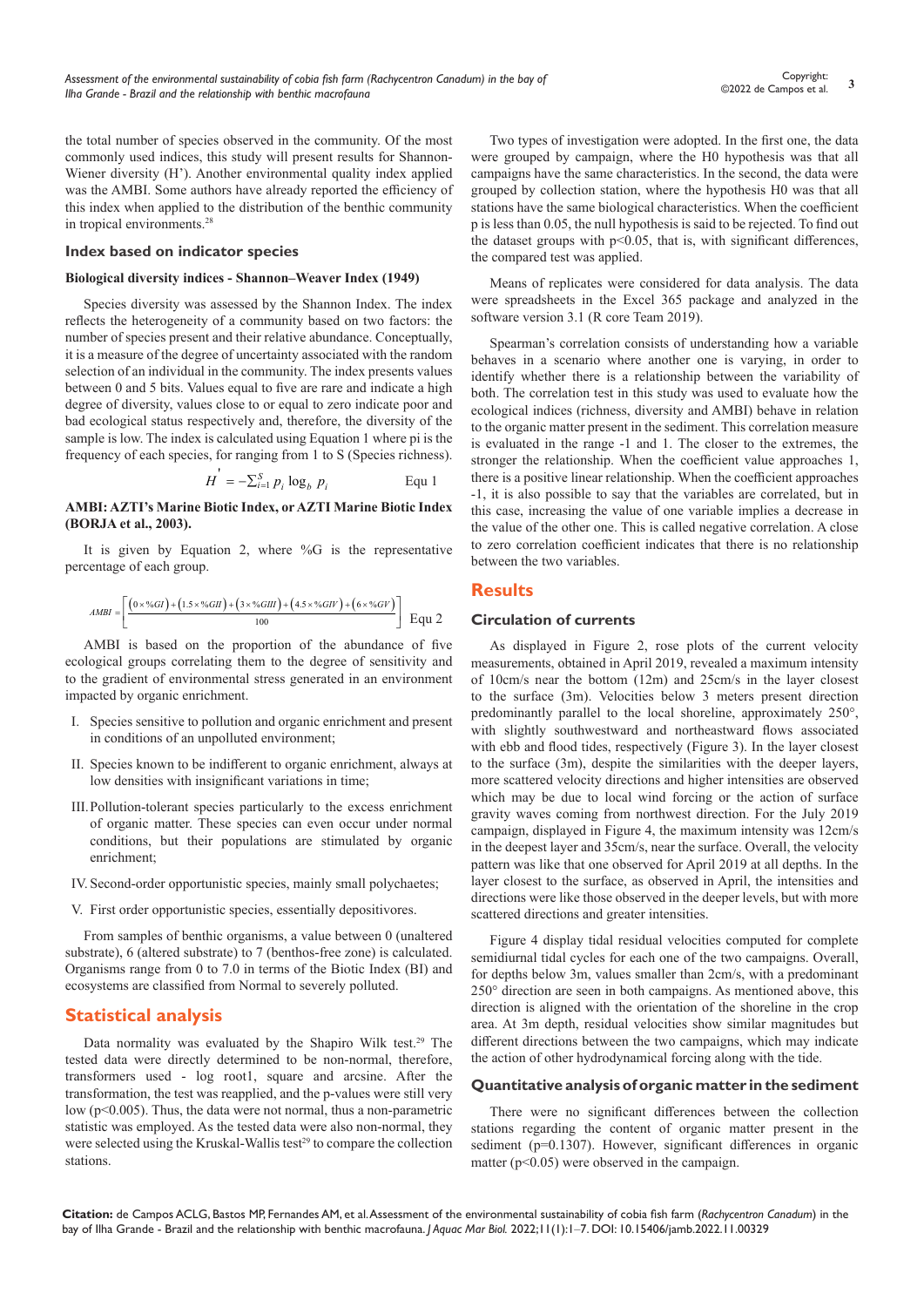

**Figure 2** Current Rose for Bananal Cove for April 2019 campaign. Clockwise: 12m; 9m; 6m and 3m.



**Figure 3** Current Rose for Bananal Cove for July 2019 campaign. Clockwise: 12m; 9 m; 6m and 3m.



**Figure 4** Residual velocities from the April and July 2019 campaigns.

#### **Benthic organisms**

Approximately 30.000 organisms were identified (considering replicas). Gastropods with abundance percentages of 76%, 12% of bivalves and 12% of polychaetas.

Among the 34 identified invertebrate taxa, the gastropod class presented the highest species richness (26). The species Caecum brasilicum (Folin,1874) was the most representative (44%) within the group. In addition, the species Finella dúbia (d'Orbigny, 1840) was the only organism observed in all campaigns.

Three species of bivalves were identified: Donax sp. (Linnaeus, 1758); Diplodonta punctata (Say, 1822) and Ervilia concentrica (Holmes, 1860). Diplodonta puncata represented 49% of this group.

The annelids showed low density. The Exogone sp. (Örsted, 1845) represented 48% of the group. The species Perinereis ponteni (Kinberg, 1865); Sacocirrhus sp. (Bobretzky 1872) and Syllis sp. (Lamarck, 1818) have also been identified.

#### **Environmental quality index**

#### **AMBI: AZTI's Marine Biotic Index, or AZTI Marine Biotic Index (BORJA et al., 2003).**

AMBI values for the three collection stations were <1 and therefore the three collection stations were classified as undisturbed by organic material. This result corresponds to the species within the groups classified in terms of sensitivity to organic matter. The specie Perinereis pontenni was the only representative of group III. From group II, that is, organisms indifferent to organic enrichment, species were identified the polychaete Silllys sp. and Exogone sp., the bivalve Diplodonta punctata and Natica sp. and the gastropod Lampanella minima (Gmelin, 1791), Heminoea elegans (Gray, 1825) and Odostomia sp. (Fleming, 1813).

Control 1 and cultivation presented organisms from ecological groups I, II and III. Control 2 presented only organisms from ecological groups I and II, reinforcing that there was no dominance of organisms linked to a disturbed environment, or species tolerant to excess organic matter. This result is reinforced by the absence or lowdensity pattern of opportunistic organisms seen earlier.

Campaigns 1, 2 and 3 had the occurrence of Polychaetas of ecological group III, however organisms of this group are characterized by low density and non-significant variation in time, not being considered as an indicative group of ecological impact regarding organic enrichment (Figure 5–7).



**Figure 5** Ecological groups and value of AMBI in the fish farm area (CU).



**Figure 6** Ecological groups and value of AMBI in control 1.

# **Statistical analysis**

#### **Biological diversity indices - Shannon–Weaver Index (1949)**

Through the hypothesis test, it can be confirmed that there were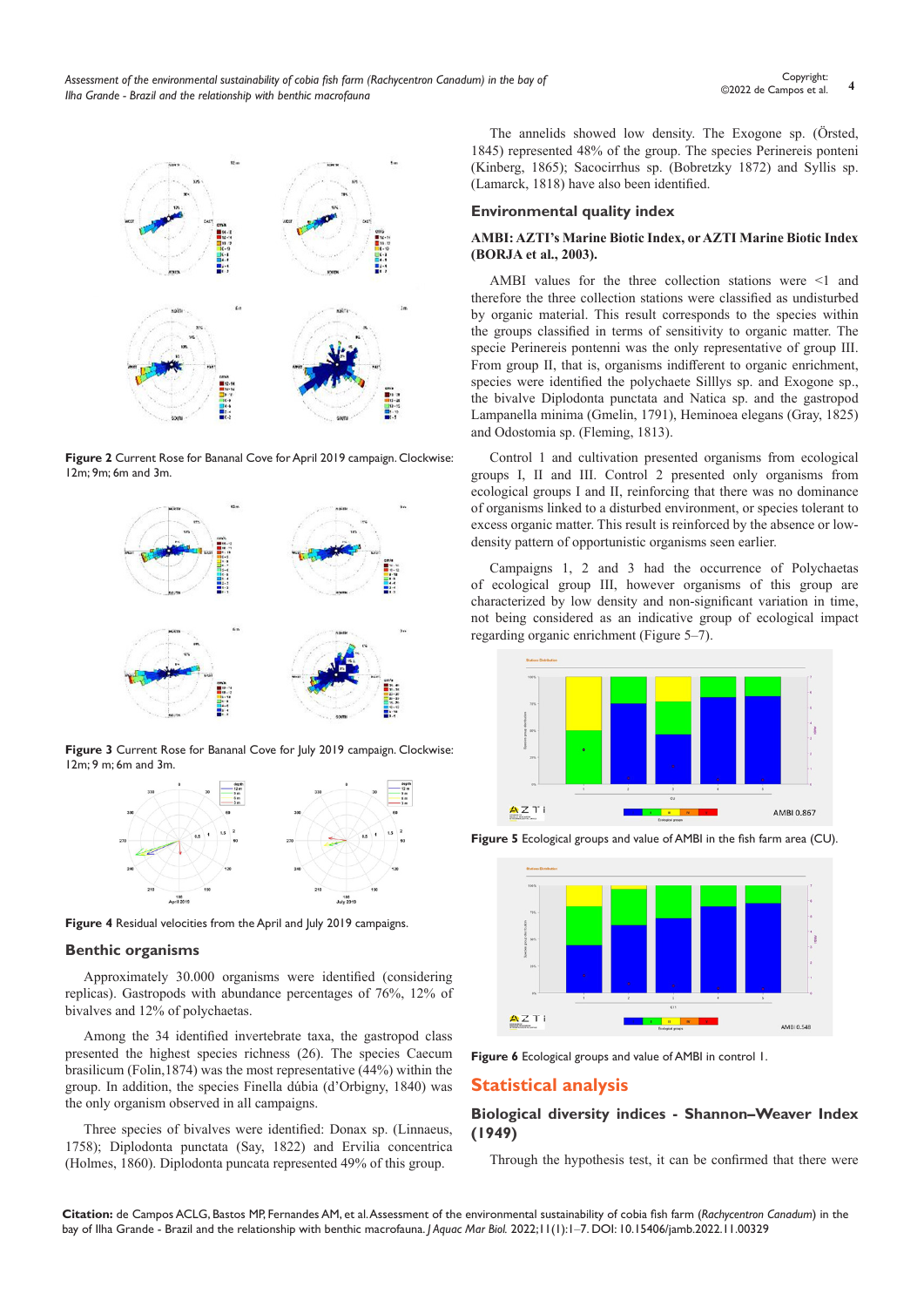no significant differences between the collection stations for richness  $(p=0.3127)$  and diversity ( $p=0.4903$ ).



**Figure 7** Ecological groups and value of AMBI in Control 2.

#### **Spearman's correlation**

The correlation between OM and AMBI was equal to 0.733. There were significant differences,  $p=0.004$ , for the correlation between the variables. The correlation between OM quantified in the sediment and species richness was weak (Spearman=0.0119). The same was observed for the correlation between OM and species diversity (Spearman=0.0126), with values of  $p=0.530$  (richness) and  $p=0.947$ (diversity), respectively (Figure 8–10).



**Figure 8** Regression curve between AMBI and organic matter present in the sediment. Darker area around the curve indicates the confidence interval of 95%.



**Figure 9** Regression curve between species richness and organic matter present in the sediment. Darker area around the curve indicates the confidence interval of 95%.



**Figure 10** Regression curve between species diversity and organic matter present in the sediment. The darker area around the curve indicates the confidence interval of 95%.

# **Discussion**

The region where the fish farm is located (area of influence) and the control areas evaluated in this study are characterized as semiclosed, sheltered cove without the presence of river inflows. The current velocity results confirmed the low energy characteristic of the seabed in the Bananal Cove region as verified in previous studies.<sup>20,30</sup>

High-resolution numerical simulations performed by Rodrigues $31$ under barotropic conditions and forced only by tides, indicated that an attenuation of tidal current velocities in the Ilha Grande channel region occurs due to the way the tidal wave propagates to the interior of Ilha Grande Bay. The co-tidal maps of the constituents M2 and S2 calculated by the author, from numerical simulations, show that the tidal wave penetrates the west and east entrances of Ilha Grande Bay with a small lag. Thus, the propagation of the tide to the Ilha Grande channel occurs on both sides of the channel and the superposition of these waves attenuates the energy of tidal currents in this region with impacts on the point where the fish farmis located.

Residual velocities are important quantities in environmental studies because they correspond to a permanent drift that results from all hydrodynamic processes that occur in the place. Residual velocities may, therefore, be responsible for the effective transport of sediments and other suspended particles in the water column over a tidal cycle. Residual velocities were calculated for complete cycles of semidiurnal tide during the collection period and presented values below 2cm/s, with a predominant west/southwest direction in both collections. This direction was shown to be aligned with the orientation of the shoreline in the crop area, as commonly occurs for shallow flows along channels and bays. Thus, the transport of fecal pellets and unconsumed feed in the water column is expected to occur predominantly to the west of the point of fish farm. Although, by judging by the low residual velocities, this transport should be expected as small, an assertive assessment of it depends fundamentally on the time of falling particles.<sup>30</sup>

According to Sanz-Lazaro & Marin<sup>9</sup> in studies of fish farming impacts, even in deep places, if the bottom currents are not intense, organic matter will be deposited below the fish cultures, causing changes in the diversity patterns of benthic communities. Ballester-Molltó et al.<sup>10</sup> report that particles in the water column are subject to three-dimensional actions and currents may not be the only variables acting on the displacement of particulate matter generated in fish farm. The authors also state that each cultivated species produces fecal pellets with its own characteristics and with different transport densities, so the intensity of the current needed to displace a particle is variable. The results of the present study indicate that the bottom residual currents tend to be directed, to the west (inner part of the beach). The control regions of this study are located northeast of Jaconema Beach and, therefore, it is possible that they are not influenced by material from fish farm. The fish farming activity evaluated in this study did not affect the benthic community differently. This was confirmed by the data on species richness and diversity, which showed little variability between seasons in all campaigns. However, studies of biogeochemical parameters, which would be complementary, were not performed. Apostolaki et al.<sup>32</sup> evaluating benthic macrofauna and the possible impacts caused by aquaculture, also did not show differences in the abundance of organisms in the control and cultivation regions in Mediterranean seas.

Authors around the world, who evaluated the benthic distribution below marine farms, reported the occurrence of opportunistic species when evaluating the organic enrichment present in the bottom sediment.<sup>33,34</sup> González-Salazar et al.<sup>35</sup> and Lima et al.<sup>36</sup> evaluated the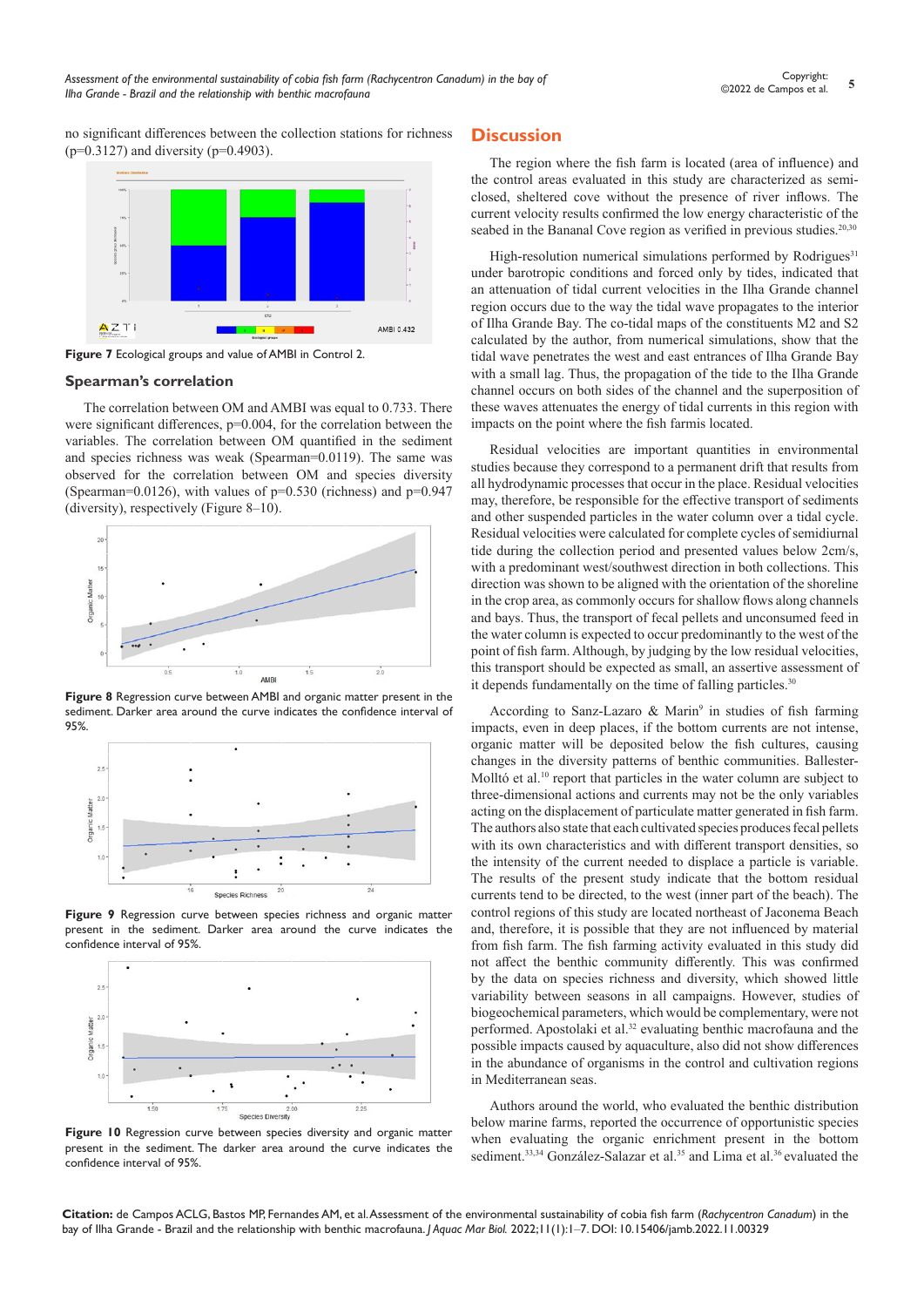changes in the assemblage of benthic communities in marine farm areas and identified that increases in polychaete populations are frequent in eutrophic environments with low diversity and species richness. Although the record of organic matter in the unconsolidated substrate is considered one of the factors that favor certain species, the present study did not verify a relationship between the organic matter of the sediment and the distribution of the benthic fauna.

The highest density organisms presented were representative of the gastropod and bivalve classes. These taxa are described by Sanz-Lazaro & Marin<sup>9</sup> as the most sensitive to changes produced by oxygen depletion, demonstrating that the organic matter quantified in the sediment is possibly not favoring tolerant and opportunistic species. Bastos<sup>25</sup> also verified the predominance of the classes of bivalves in the Bananal cove and there were no reports of opportunistic species in the region, confirming the aforementioned results. Landuci<sup>30</sup> who also carried out studies on the marine farm on screen, in the Bananal cove, did not show the occurrence of opportunistic species at the site, despite the abundance of polychaetes and nematodes below the cobia ponds being greater than in the adjacent areas. In addition, even with the verification of the organic contribution to the soil below the crop from leftover feed and fecal pellets, the impacts on the benthic community of unconsolidated substrate were not proved. The author also found abundance percentages, gastropods with abundance percentages of 91%, 7% of bivalves and 2% of polychaetes.

It is worth mentioning that both in the present study and in the previous ones, the taxonomic discrimination at lower levels allowed a more precise analysis regarding the representatives of the benthic community and their role as an environmental indicator.<sup>37</sup> Approximately 30 thousand individuals were identified and distributed in 34 taxa.

Borja et al.<sup>28</sup> used AMBI to assess benthic environmental quality from values of abundance of organisms in relation to fish farming areas and controls in European regions. The authors described an increase in benthic quality with distance from the marine farm region. Differently, in the present study the values of AMBI  $(\leq 1)$  showed that the substrate of the sampling stations is occupied primarily by organisms sensitive to the contribution of organic matter (group I) and, therefore, the greater occurrence of these species in relation to the species of the others groups may indicate that the site is set up in an unpolluted environment. The occurrence of group II organisms, characterized as indifferent to organic enrichment, highlights that there are no local effects on organic matter concentration. The absence of opportunistic species corroborates the results presented regarding the differences between the organisms identified in the fish farm area and in the control areas.

The correlation analyzes were weak or insufficient between the richness and diversity of organisms with the organic matter of the sediment. However, the correlation of AMBI and organic matter was positive. Considering that the index qualifies organism's sensitive to this variable, this result was already expected. Jayaraj et al.<sup>38</sup> evaluating the effects of organic matter on ecological indices applied to benthic fauna, also found no relationship between them.

According to Pearson & Rosenberg<sup>12</sup> different local ecological conditions under the effects of fish and fish disturbance range from severe to almost insignificant impacts on the benthic community. Ji et al.11 states that fish farming does not always result in significant changes in the seabed, especially considering the topographical and hydrodynamic characteristics of the site. Papageorgiou et al.<sup>39</sup> describe that the impacts on the benthic environment of an unconsolidated substrate are not always easy to detect if there is no predominance of fine sediments with a high content of organic matter.

Hartstein  $\&$  Rowden<sup>40</sup> consider reasonable to expect that the organic matter deposition from a culture of at least 3 years of age is sufficient to cause some difference in the composition of benthic macroinvertebrates. Considering that the fish farm of Cobia in the Bananal Cove has been active and uninterrupted for over 10 years, added to the results presented in this study and in previous studies it is possible to consider that the marine farm on the site is sustainable and the activity is possibly not causing impacts associated with residues produced by fish in the benthic community of unconsolidated substrate.

# **Conclusion and Recommendations**

The results obtained in this study can be affirmed that the OM in the sediment is not enough to show a gradient of organisms below the culture and in the control regions. The velocity of currents on the seabed is like previous studies in the region, demonstrating a stable bottom. Other underlying factors, such as the transport or assimilation of particulate material in the water column, may be being definitive for the biota identified below the tanks.

Fish feeding and stocking density at the marine farm in the Bananal Cove are not evaluated in this study but should not be discarded since the production of waste is essential for the balance between the activity and the environment where it is installed.

Despite the need for future research, the results of this study have positive implications for the continuity of activity at the site, not showing negative effects on the background environment due to the entry of organic matter. Considering the results presented in this study and in previous studies, it is possible to consider that the marine farm on site is environmentally sustainable and the activity is possibly not causing impacts associated with the residues produced by the fish in the benthic community of unconsolidated substrate.

# **Acknowledgments**

The authors would like to thank the Faculty of Oceanography of the University of the State of Rio de Janeiro for providing the equipment and laboratories to carry out the study.

The authors thank the Pousada Nautilus for granting access to the fish farm in the cove of the Bananal.

The present work was carried out with the support of the Coordination for the Improvement of Higher Education Personnel - Brazil (CAPES) - Financing Code 001.

# **Conflicts of interest**

The authors do not have any conflicts of interest.

# **Funding**

None.

#### **References**

- 1. [Cruz MCS, Costa SFF, Ferreira RC, et al. Evaluation of the impact of an](https://www.bvs-vet.org.br/vetindex/periodicos/boletim-do-instituto-de-pesca/41-(2015)-2/avaliacao-do-impacto-de-um-cultivo-de-ostras-sobre-o-ambiente-bentonic/)  [oyster crop on the benthic environment.](https://www.bvs-vet.org.br/vetindex/periodicos/boletim-do-instituto-de-pesca/41-(2015)-2/avaliacao-do-impacto-de-um-cultivo-de-ostras-sobre-o-ambiente-bentonic/) *Boletim do Instituto de Pesca*. [2015;41\(2\):207–218.](https://www.bvs-vet.org.br/vetindex/periodicos/boletim-do-instituto-de-pesca/41-(2015)-2/avaliacao-do-impacto-de-um-cultivo-de-ostras-sobre-o-ambiente-bentonic/)
- 2. [FAO. Food and Agriculture Organization of the United Nations. The](https://www.fao.org/publications/sofia/2020/en/)  [State of World Fisheries and Aquaculture \(SOFIA\). Roma; 2020:244.](https://www.fao.org/publications/sofia/2020/en/)
- 3. [Pauly D, Hilborn R, Branch TA. Fisheries: Does catch reflect abundance?](https://www.nature.com/articles/494303a)  *Nature*[. 2013;494:303–306.](https://www.nature.com/articles/494303a)
- 4. Barbieri E, Marquez LA, Campolim MB, et al. Evaluation of the environmental and socioeconomic impacts of aquaculture in the estuarine-lagoon region of Cananéia, São Paulo, Brazil. *Revista da Gestão Costeira Integrada*. 2014;13:1–13.